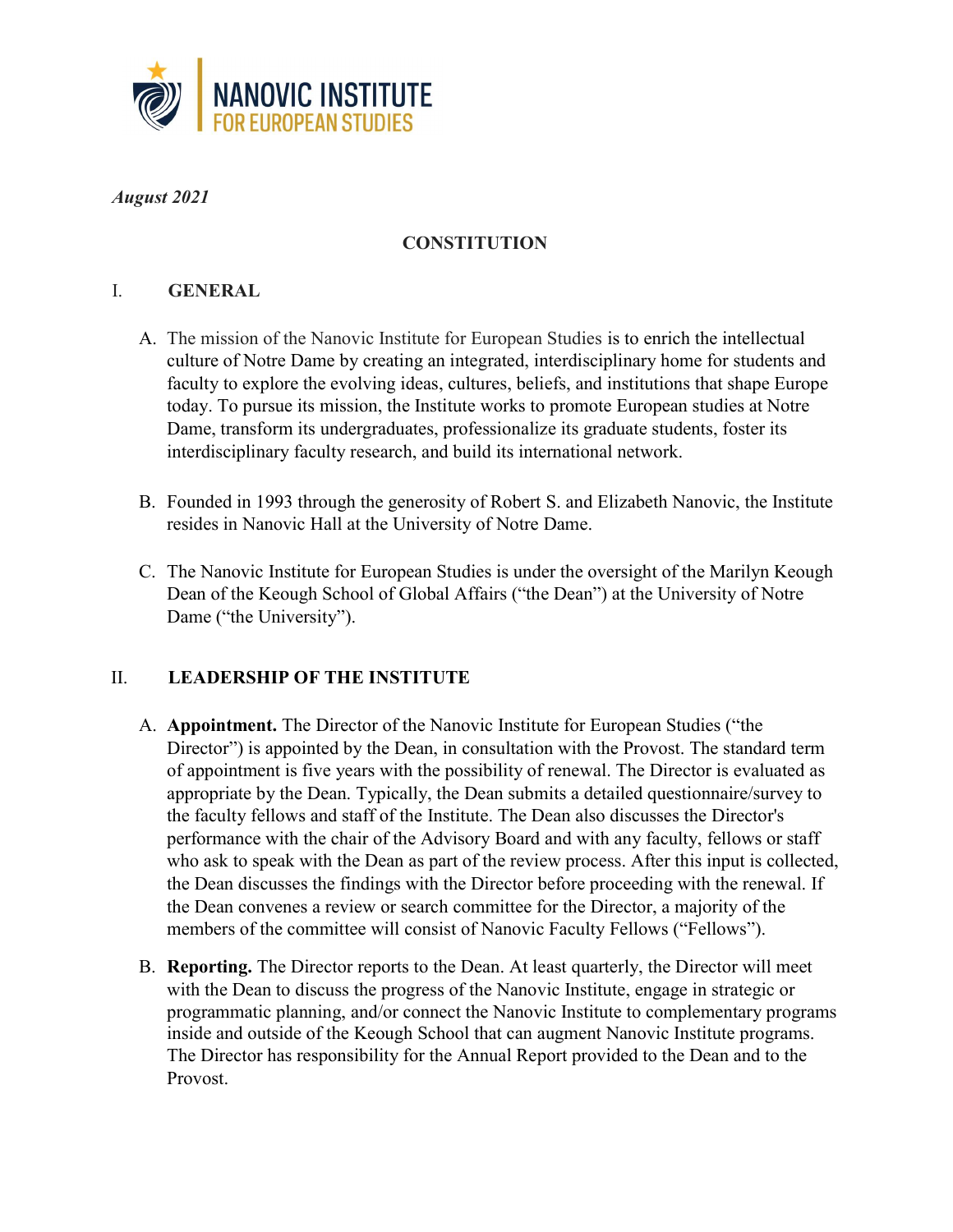- C. Administrative Responsibilities. The Director has responsibility, in collaboration with senior staff members and in cooperation with other University offices, for the administration, well-being, and development of the Nanovic Institute, including its students, faculty, staff, programs, and other activities and initiatives. This includes the creation and execution of the budget, staff appointments, and other administrative matters. The Director represents the Nanovic Institute and its interests at official University functions and directs, with appropriate collaborations, the fundraising activities of the Nanovic Institute.
- D. Academic Responsibilities. The Director has responsibility for the research profile, and the academic as well as public outreach programs of the Nanovic Institute. This includes the Institute's curricular offerings in European studies.

### III. FACULTY FELLOWS

- A. Defined. Faculty Fellows ("Fellows") of the Nanovic Institute are members of the faculty (as described in Academic Article IV $\S1(c)(4)$ ) and approved by the Faculty Advisory Committee ("the Committee").
- B. Appointment. Fellows are nominated by the Director or by current Fellows. Because of the Nanovic Institute's interdisciplinary approach, Fellows should come from multiple departments and schools. Once nominated, a prospective Fellow may submit an application to the Committee (see section IV). Nominations that are approved by the Committee must then be approved by the Dean, the Fellow's Department Chair, and the Office of the Provost. Following these approvals, the Director will appoint the nominee for a renewable term of up to three years. Fellows may apply to renew the appointment through a process designed by the Director. Fellow appointments may be terminated prior to the end of the appointment (1) for cause as determined by the Director with approval by the Dean or (2) if the primary University appointment is terminated.
- C. Responsibilities. Fellows are expected to work with the Institute to promote European studies with students and through their research, to elevate European studies within their academic units, and to contribute to European studies on campus and beyond. Fellows are encouraged and expected to take an active part in the intellectual community of the Nanovic Institute. Active participation includes, but is not limited to, an appropriate share in the following:
	- a. Attending the Nanovic Institute's plenary Faculty Fellows meetings;
	- b. Attending the Institute's signature events and engaging with guests and visiting scholars;
	- c. Applying for the Nanovic Institute's grant programs to support research, teaching, and other initiatives;
	- d. Serving on committees;
	- e. Serving as a juror or reviewing books for the Laura Shannon Prize in Contemporary European Studies;
	- f. Advising students on grant proposals and other European Studies initiatives;
	- g. Teaching courses that support the Nanovic Institute's curriculum and priorities; or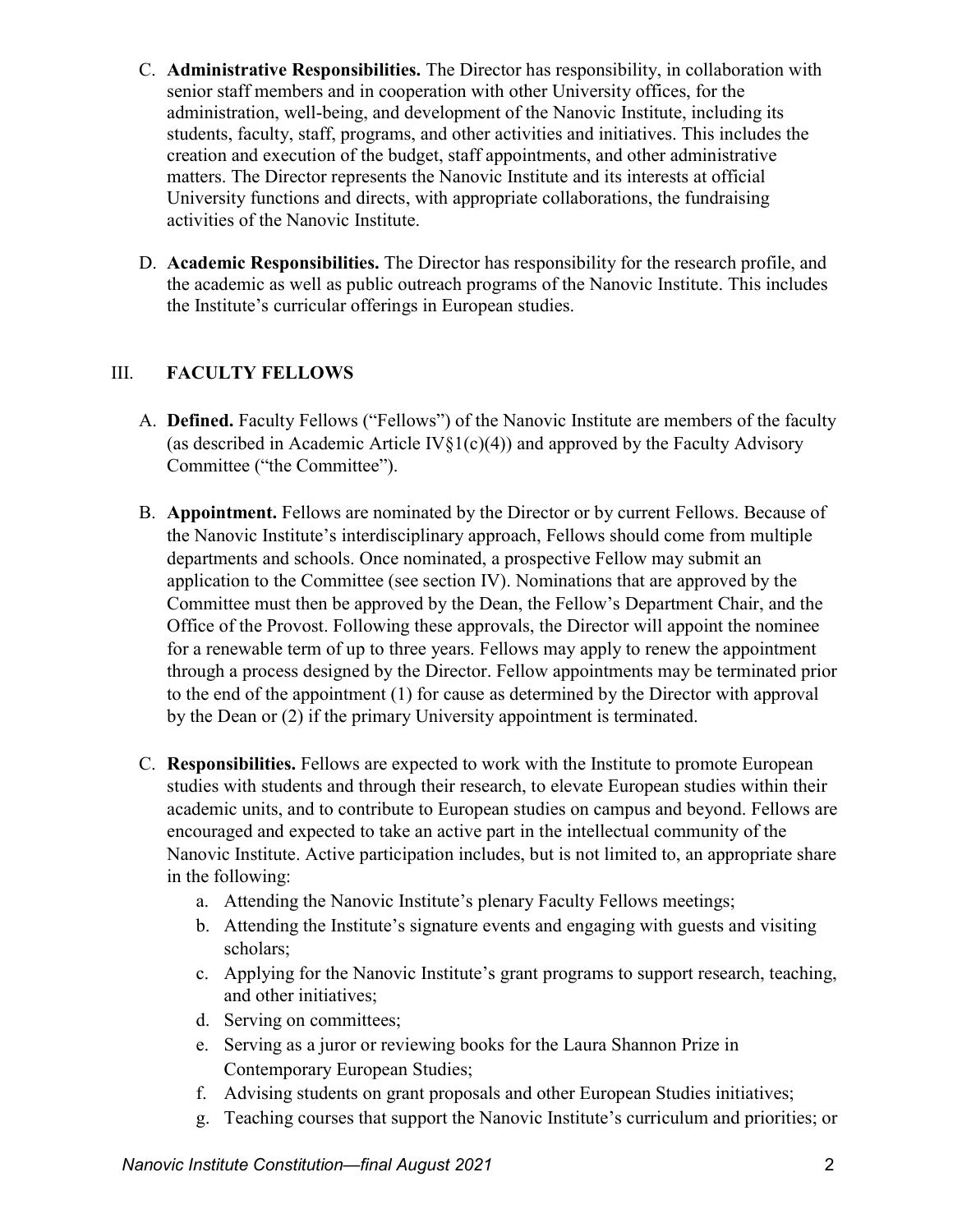- h. Offering lectures for the Institute or participating in panel discussions of contemporary European events.
- D. Meeting. The Director will convene a meeting of the Fellows at least once during each academic year.
- E. Other Fellows. Individuals from outside the regular faculty of the University may have temporary appointments as Visiting Fellows. Visiting Fellows may be identified through open competition or by invitation from the Director, and are appointed for appropriate terms.

## IV. THE FACULTY ADVISORY COMMITTEE

- A. Defined. The Faculty Advisory Committee advises the Director on all aspects of the Institute's academic activity. The Committee also represents the interests of the Institute's Fellows. The duties include:
	- 1. Advising. The Committee advises the Director and senior leadership of the Institute on the Institute's strategic plans, as well as on the creation and implementation of programs and events that meet the needs of faculty and students.
	- 2. Voting on Faculty Fellow Nominations. The Committee votes on the nominations of Faculty Fellows. The Committee may consider the relevance of the nominee's work and interests to the activities and priorities of the Nanovic Institute. Approval requires a majority of those present for the meeting.
- B. Membership. The Committee consists of six members, three appointed each year from among the tenured Faculty Fellows for two-year terms. Every year, two members will be elected by the Faculty Fellows. The Director, in consultation with the faculty committee, shall administer an election process annually. A third member will be appointed by the Director. The Director may appoint substitute members for vacancies and break ties in the voting. Committee members shall be limited to one representative per academic unit. Committee members who complete a two-year term shall not be eligible for election or appointment for one year after their term ends.
- C. Meetings. The Director chairs the Committee, which meets at least twice annually.

## V. THE ADVISORY BOARD

A. Defined. The Advisory Board ("Board") of the Nanovic Institute comprises distinguished individuals who have expertise and experience in Europe or a significant commitment to benefaction for the Institute. The Board is a consultative body that advises the Director on the general direction of the Institute. Board members also serve as ambassadors for the Institute in their communities and profession, leverage their own networks to provide opportunities for students and graduates, advance research, and introduce interested friends to the Institute.